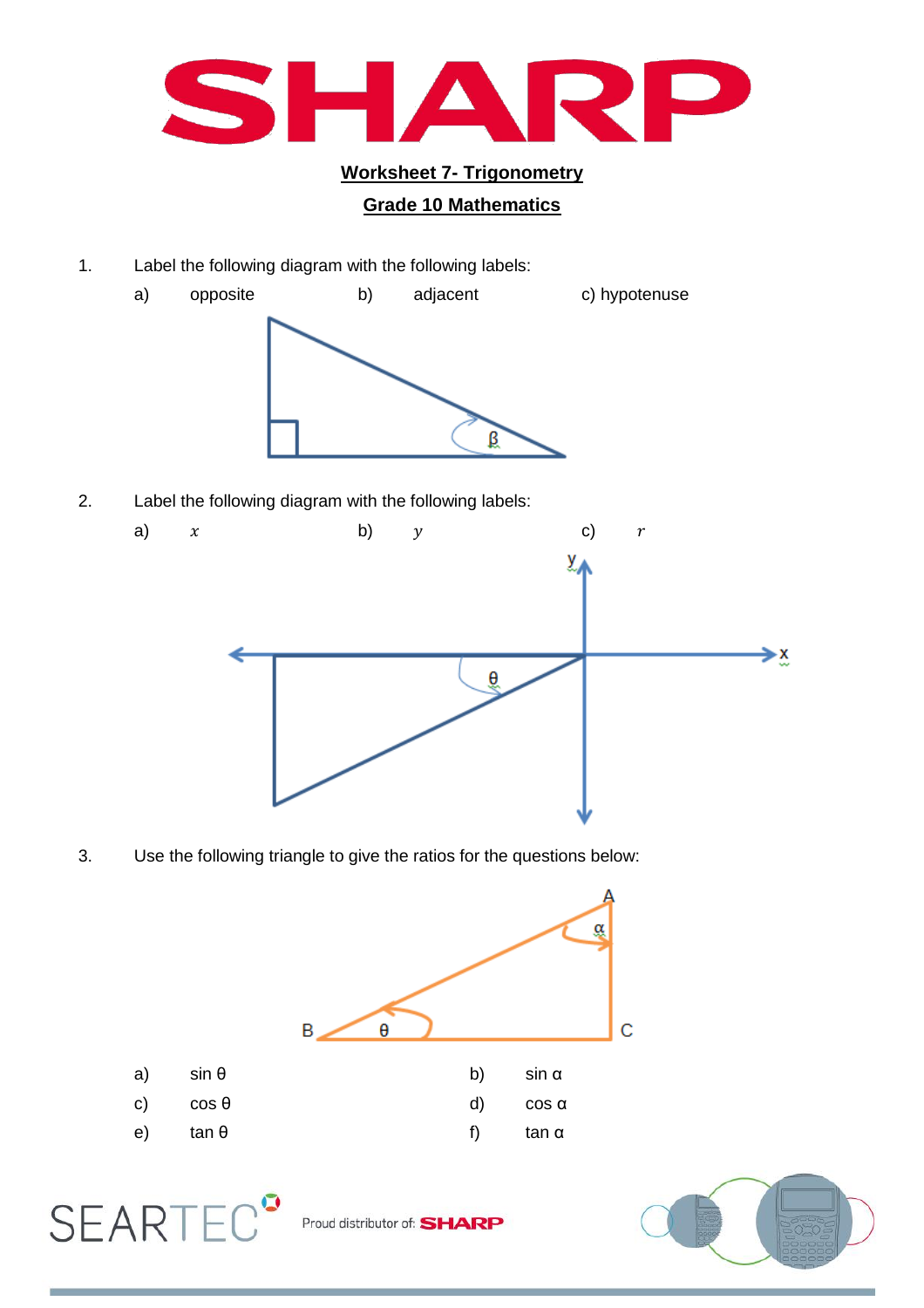| 4.                                                                  | Determine the ratios of the following (leave your answers as surds) if possible:                             |                                                |    |                 |                                                |           |                                         |  |
|---------------------------------------------------------------------|--------------------------------------------------------------------------------------------------------------|------------------------------------------------|----|-----------------|------------------------------------------------|-----------|-----------------------------------------|--|
|                                                                     | a)                                                                                                           | $sin 15^\circ$                                 | b) | cos 15°         |                                                | c)        | tan 15°                                 |  |
|                                                                     | d)                                                                                                           | $sin 30^\circ$                                 | e) | cos 30°         |                                                | f)        | tan 30°                                 |  |
|                                                                     | g)                                                                                                           | sin 45°                                        | h) | cos 45°         |                                                | i)        | tan 45°                                 |  |
|                                                                     | j)                                                                                                           | $sin 60^\circ$                                 | k) | $\cos 60^\circ$ |                                                | $\vert$   | tan 60°                                 |  |
|                                                                     | m)                                                                                                           | sin 75°                                        | n) | cos 75°         |                                                | O)        | tan 75°                                 |  |
|                                                                     | p)                                                                                                           | sin 90°                                        | q) | cos 90°         |                                                | r)        | tan 90°                                 |  |
| 5.                                                                  | Determine the ratios of the following (round your answers to two decimal places):                            |                                                |    |                 |                                                |           |                                         |  |
|                                                                     | a)                                                                                                           | $sin 50^\circ$<br>b)                           |    | cos 40 °        |                                                | c)        | tan 50°                                 |  |
|                                                                     | d)                                                                                                           | $sin 40^\circ$                                 | e) | $\cos 50^\circ$ |                                                | f)        | tan 40°                                 |  |
|                                                                     | g)                                                                                                           | sin 88°                                        | h) | cos 88°         |                                                | i)        | tan 88°                                 |  |
|                                                                     | j)                                                                                                           | $sin 5^\circ$                                  | k) | cos 5°          |                                                | $\vert$   | $tan 5^\circ$                           |  |
|                                                                     | m)                                                                                                           | sin 23°                                        | n) | cos 23°         |                                                | o)        | tan 23°                                 |  |
| 6.                                                                  | Determine the ratios of the following given that $\alpha$ = 62° and $\beta$ = 28° (round off your answers to |                                                |    |                 |                                                |           |                                         |  |
|                                                                     | two decimal places where necessary):                                                                         |                                                |    |                 |                                                |           |                                         |  |
|                                                                     | a)                                                                                                           | $sin \alpha$                                   |    | b)              | $sin \beta$                                    | c)        | $sin(\alpha + \beta)$                   |  |
|                                                                     | d)                                                                                                           | $sin(\alpha - \beta)$                          |    | e)              | $sin 2\alpha$                                  | f)        | sin $\frac{\alpha}{2}$                  |  |
|                                                                     | g)                                                                                                           | $\cos \alpha + \sin \beta$                     |    | h)              | $(cos \alpha) \times (sin \beta)$              | i)        | $\cos\frac{\beta}{2}$                   |  |
|                                                                     | j)                                                                                                           | $\tan 3(\alpha + \beta)$                       |    | k)              | $tan(\alpha - \beta)$                          | I)        | $\sin \beta$<br>$\overline{\cos \beta}$ |  |
|                                                                     | m)                                                                                                           | tan $\beta$                                    |    | n)              | $\sin \beta - \tan \alpha$                     | o)        | $\sin^2\!\alpha + \cos^2\!\alpha$       |  |
| Determine the value of $\theta$ (round off to whole numbers):<br>7. |                                                                                                              |                                                |    |                 |                                                |           |                                         |  |
|                                                                     | a)                                                                                                           | $sin \theta = 0.574$                           |    | b)              | $\cos \theta = 0.857$                          | C)        | $\tan \theta = 0.213$                   |  |
|                                                                     | d)                                                                                                           | $2 \sin \theta = 1.2$                          |    | e)              | $3 \cos \theta = 1.5$                          | f)        | $-2 \tan \theta = 3.467$                |  |
|                                                                     | g)                                                                                                           | $2 \sin \theta - 0.4 = 0$                      |    | h)              | $2-5 \cos \theta = 0$                          | i)        | 9 tan $\theta$ -10 = 4                  |  |
|                                                                     | j)                                                                                                           | $sin (\theta - 30) = 0.242$                    |    |                 | k) $\cos 3(\theta - 10) = 0$                   | $\vert$ ) | $tan(2\theta + 15) = 3.$                |  |
|                                                                     | m)                                                                                                           | $\sin \frac{\theta}{2} = \frac{\sqrt{2}}{2}$   |    | n)              | 2 cos $\left(\frac{\theta}{3} - 10\right) = 0$ | O         | $\frac{\tan(\theta + 20)}{4} = 0.1$     |  |
| 8.                                                                  |                                                                                                              | Give the reciprocals of each of the following: |    |                 |                                                |           |                                         |  |

a) sin δ b)  $\cos \delta$  c) tan δ



SEARTEC<sup>9</sup> Proud distributor of: SHARP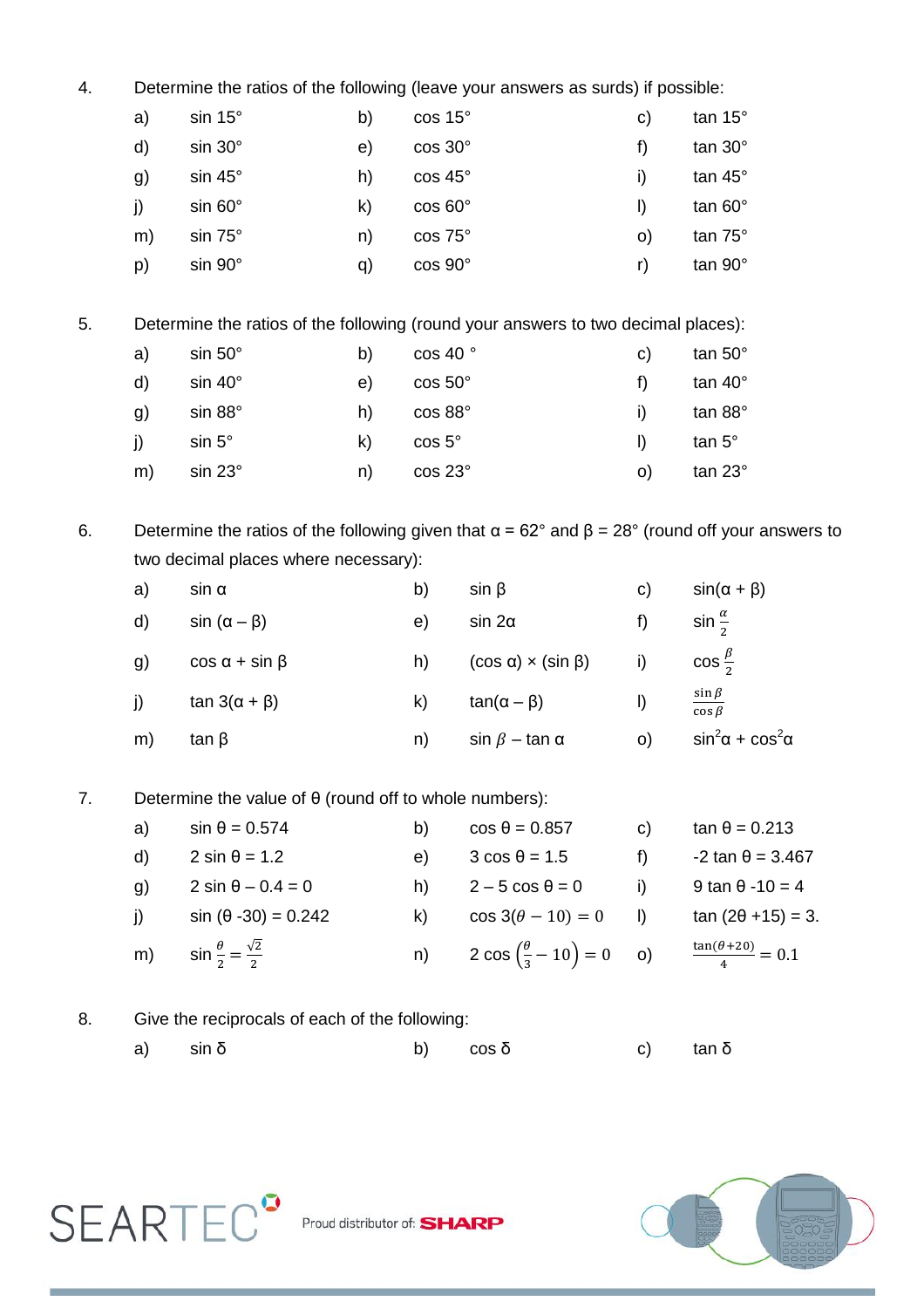9. Calculate the following (round off to two decimal places if necessary):

|    | a) $\cot 34^\circ$                                   | b) | sec 80 °                                                 | C) | cosec 53°                           |
|----|------------------------------------------------------|----|----------------------------------------------------------|----|-------------------------------------|
|    | d) cot $15^{\circ} \times \frac{1}{\tan 15^{\circ}}$ |    | $e)$ 2 sec 60                                            |    | $\frac{1}{\text{cosec }30^{\circ}}$ |
| g) | sec 45° $\times$ cosec 45°                           |    | h) $\cot 15^\circ + \sec 30^\circ$ i) $\csc 25^\circ -3$ |    |                                     |

10. Solve each of the following triangles for each of the unknowns: